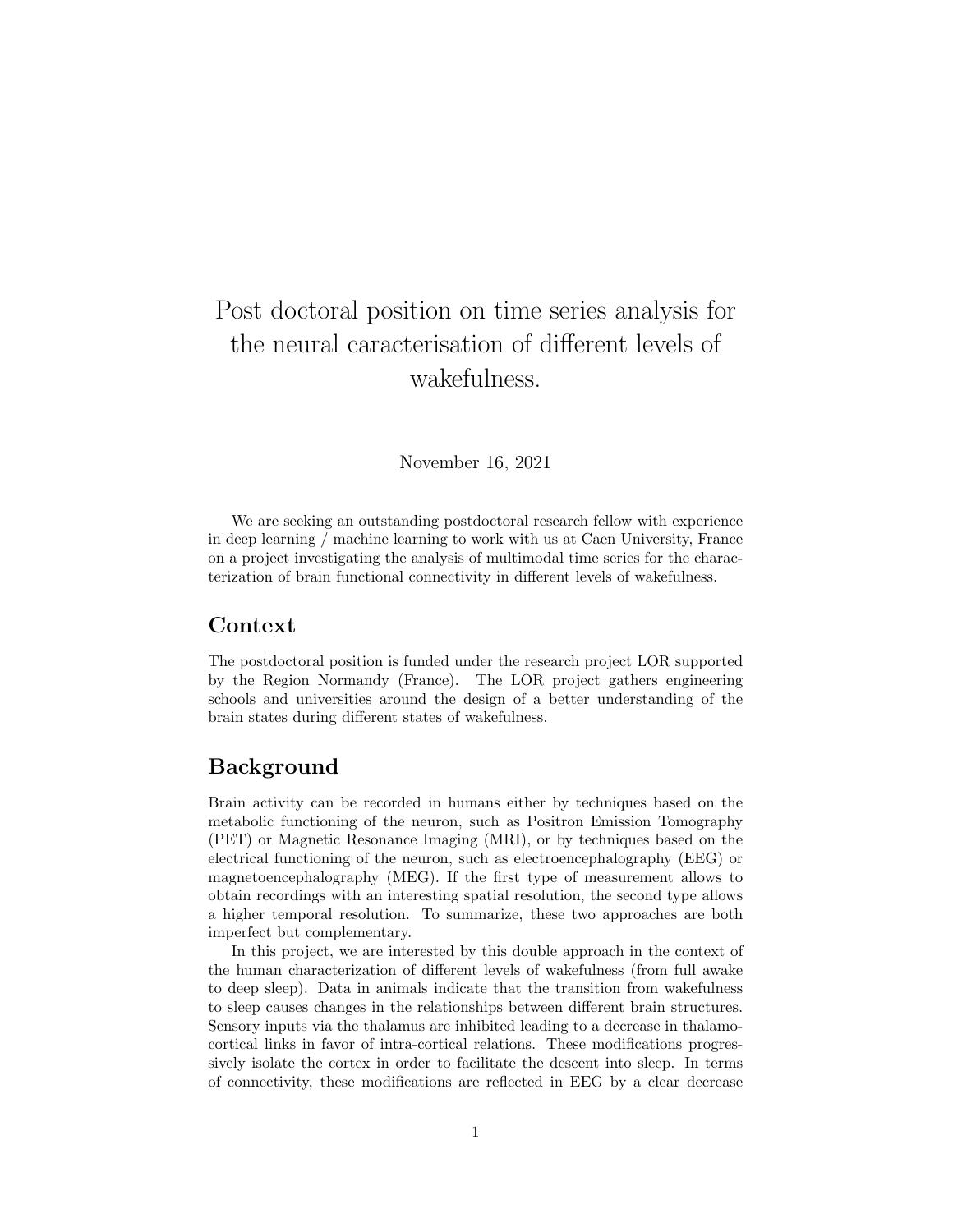



in global long-distance connections which are progressively replaced by an intensification of local cortico-cortical connectivity [1]. On the other hand, MRI connectivity analyses tend to show that the spatial extent of the networks is preserved during the early phases of sleep [2]. It is necessary to explore this apparent paradox in order to better understand the cerebral mechanisms at play during the descent into sleep but also more broadly to explore the networks of human consciousness. . .

## Objectives and challenges

The project is based on data from a cohort being currently acquired. It includes EEG and MRI acquisitions performed while the subjects are falling asleep for a nap. In a first step, the candidate will study the dynamic evolution of the functional connectivity measured in EEG as a function of the correlation metric (spectral coherence, synchronization probability, phase synchronization method, etc.). In a second step, these results will have to be compared to those obtained in MRI by taking into account the physical characteristics of the different signals.

## Work plan

In both cases (EEG/MRI) the correlations between the different areas will be measured using positive defined matrices measuring the correlation of the signals. For the EEG, these correlations can be measured directly from the temporal signals or from time-frequency analyses. In a first step, and for the EEG, we will have to characterize the matrices corresponding to the different phases of sleep using the calculation of averages on the variety of positive defined matrices [3]. In a second step, we will try (in EEG as well as in fMRI) to design recurrent networks on such matrices [4] in order to automatically classify the sleep phases as the acquisition progresses.

## Candidate profile

- The candidate must have a recent Ph.D. (within 5 years) in Computer Science (or Applied Mathematics) in the field of Machine Learning.
- Knowledge and experience within Deep Learning frameworks is highly recommended.
- The candidate will perform research and algorithmic developments and solid programming skills are required.
- Interpersonal skills and the ability to work well individually or as a member of a project team are recommended.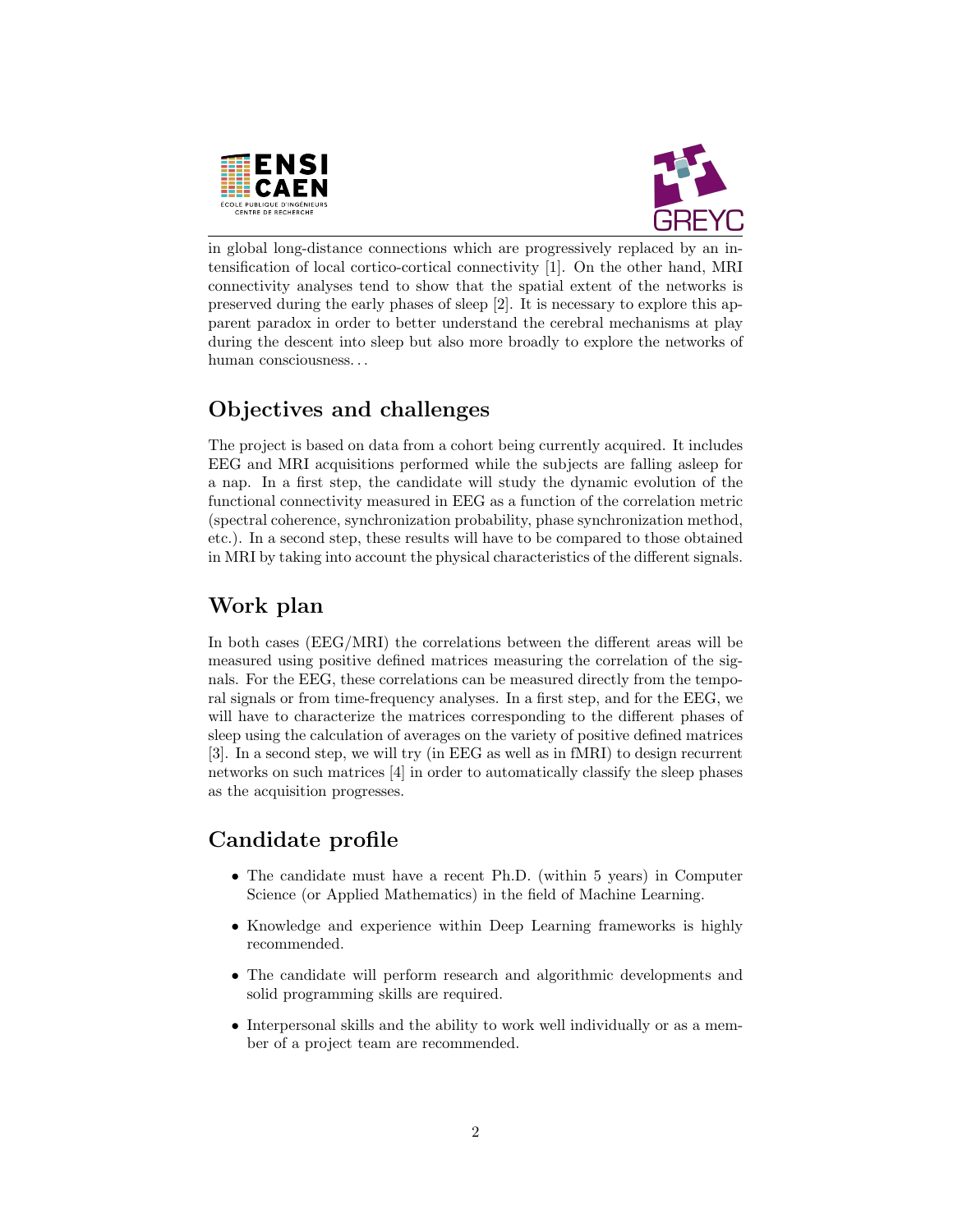



• Good written and verbal communication skills are required, the candidate has to be fluent in spoken French or English and written English. Working language can be English or French.

#### Location

Caen, France in the GREYC UMR CNRS laboratory. Situated in the Normandy region of France close to the sea and about 240km west of Paris the city still has many old quarters, a population of around 120,000 the city area has roughly 250,000 inhabitants. [Some photos](https://caen.maville.com/info/detail-galerie_-Caen-en-images-_344_GaleriePhoto.Htm)

## Application

Interested candidates should submit their application to

- [lluc.brun@ensicaen.fr](mailto:luc.brun@ensicaen.fr,olivier.etard@unicaen.fr) and
- [lolivier.etard@unicaen.fr](mailto:luc.brun@ensicaen.fr,olivier.etard@unicaen.fr)

Please include in your application email one Curriculum Vitae, one statement of research letter explaining your interest and your skills for this position, and 2 reference letters (all in a single pdf file). Applications will be admitted until the position is filled.

## Additional information

- Host institution: ENSICAEN, University of Caen Normandy and CNRS, GR-EYC laboratory (UMR 6072)
- Gross Salary: between 2339 and 3268 euros per month according to experience (charges included)
- Duration: 12 months with possible extensions.

Starting date: from January 2020

Advantages: Possibility of French courses, participation in transport costs, possibility of restoration on site.

#### References

1 M. Bouchard, J.-M. Lina, P.-O. Gaudreault, J. Dubé, N. Gosselin, et J. Carrier, EEG connectivity across sleep cycles and age, Sleep, p. zsz236, nov. 2019, doi: 10.1093/sleep/zsz236.